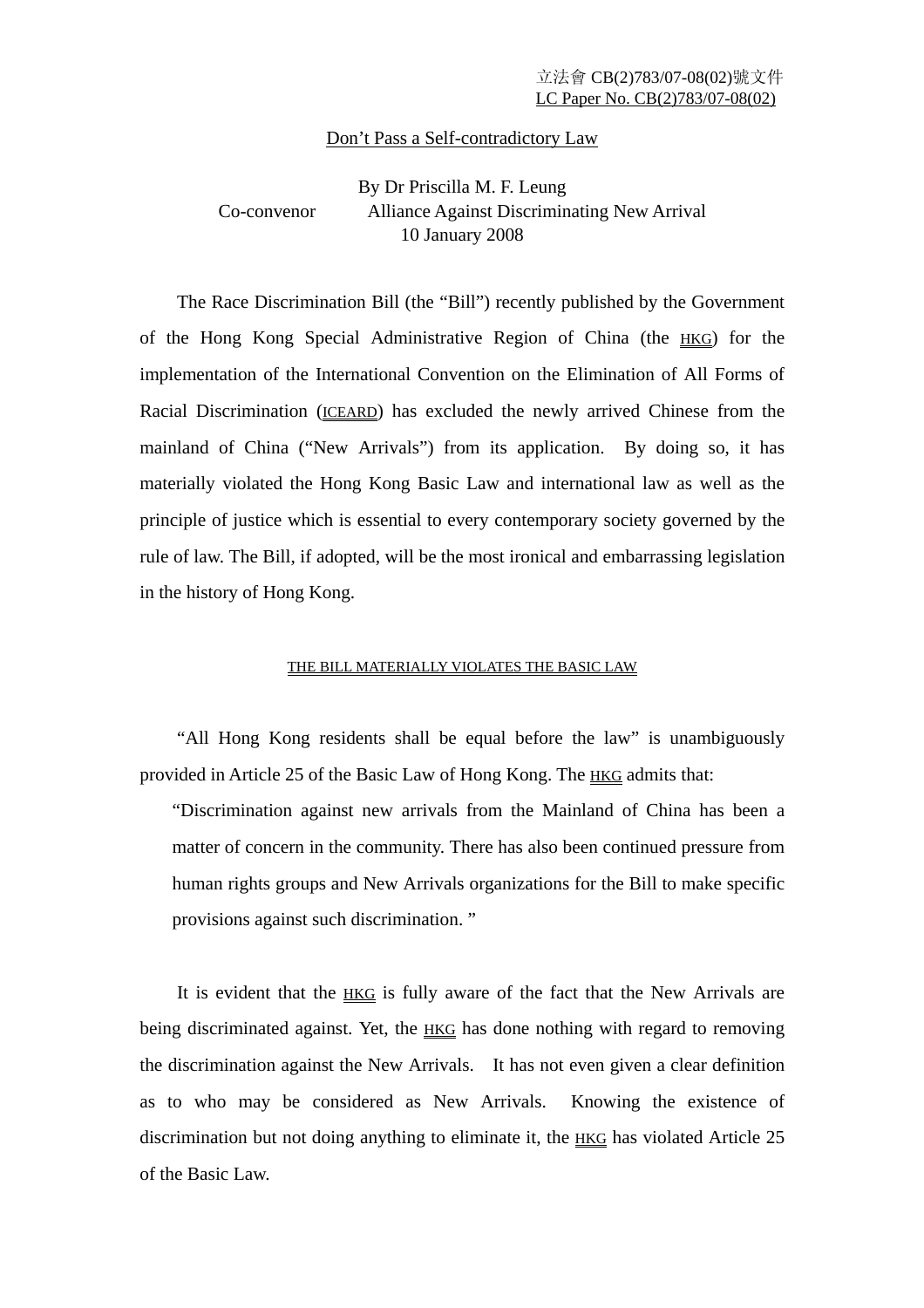Having admitted the existence of discrimination against the New Arrivals but excluding such people from the application of the Bill, and without producing another set of rules to protect the group, the actions and omission of actions by the HKG constitute an undisguised and undeniable discrimination against the New Arrivals. A law dedicated to eliminating the existence of discrimination has, on the one hand, admitted that the "new arrivals should, as of right, enjoy the same protection against racial discrimination as everybody else in Hong Kong" and, on the other hand, ignored the very evil that it claims to aim at. This is an irony of Hong Kong which claims to be governed by the rule of law.

 Once the Bill is adopted, the discrimination against the New Arrivals will not only be *de facto* but also *de jure*. The Bill covers both public and the private institutions. There are legislations dealing with disability discrimination, sex discrimination, family status discrimination, etc. Therefore, after the adoption of the Bill, nearly every sector of Hong Kong society, except the New Arrivals, will be entitled to legal protection against discrimination.

The excuse given by the **HKG** for excluding the New Arrivals from the protection of the Bill is that the Bill deals with discrimination based on race and that as the discrimination against the New Arrivals is "social discrimination", it should not offer any protection to them. It further argues that "as almost all of the new arrivals are of the same ethnic origin as the local Chinese, they do not constitute a separate racial group under the definition of 'race' in Article 1 of the ICEARD" and that the discrimination experienced by New Arrivals is "in essence a form of social, not racial, discrimination". None of these arguments can stand.

#### THE BILL MATERIALLY VIOLATES INTERNATIONAL LAW

Protection of its own citizens is the responsibility of every sovereign State,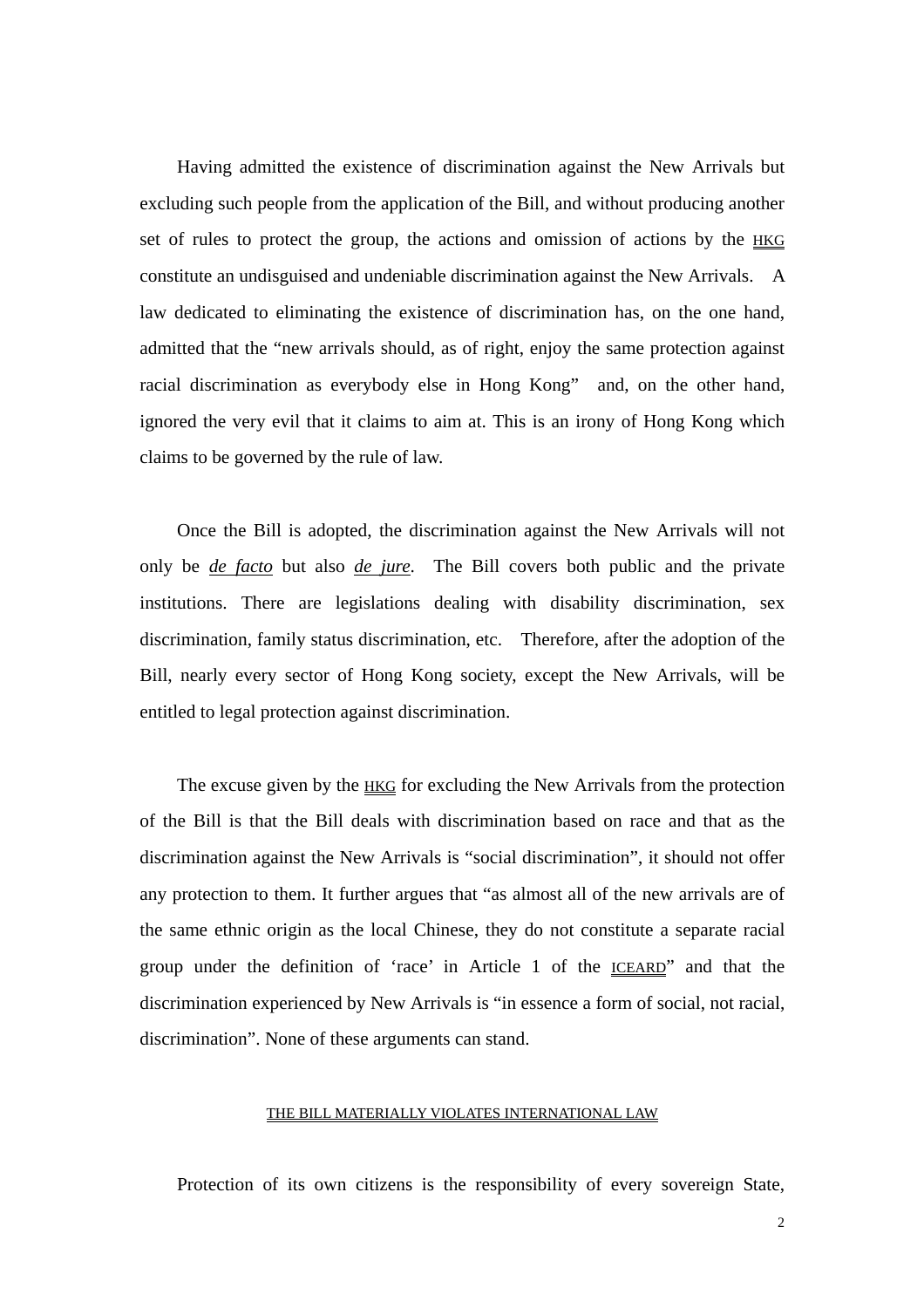regardless of the political structure of the country, being democratic or a monarchy. Such responsibility is also extended to the State's nationals residing outside the territory of the country concerned, which is usually done via diplomatic protection. It has become a well-recognized and established international law principle. It is also well-settled in international customs that State responsibility is not confined to the central government but also extends to local governments. As the HKG is a local government of China, it has the same responsibility to offer protection to Chinese nationals. In this regard, the HKG has obviously violated international customary law by its failure to protect the New Arrivals.

 Hong Kong, being a local government of China, is obliged to perform the international obligations assumed by the Government of China unless other arrangements are made. With regard to the Bill, not only the ICEARD but also the ICCPR must be observed. The ICEARD and ICCPR provide for the basic standards relating to protection of nationals of every society.

 China is a party to both the ICEARD and ICCPR. Thus, all Chinese nationals, including those residing in Hong Kong, should be entitled to the protection under the Conventions. In other words, Hong Kong has the obligations pursuant to the ICEARD as a result of China's ratification of the Covenant. Specifically, Article 5 of the ICEARD, *inter alia*, provides:

"State parties undertake to prohibit and to eliminate racial discrimination in all its forms and to guarantee the right of everyone, without distinction as to race, colour, or national or ethnic origin, to equality before law."

 The United Nations Committee on Elimination of Racial Discrimination has interpreted the above obligation under the ICEARD to mean that jurisdictions like Hong Kong must introduce specific legislations to curtail racial discrimination. Furthermore, the United Nations Committee on Economic, Social and Political Rights has pointed out that Hong Kong's lack of legislation prohibiting racial discrimination

3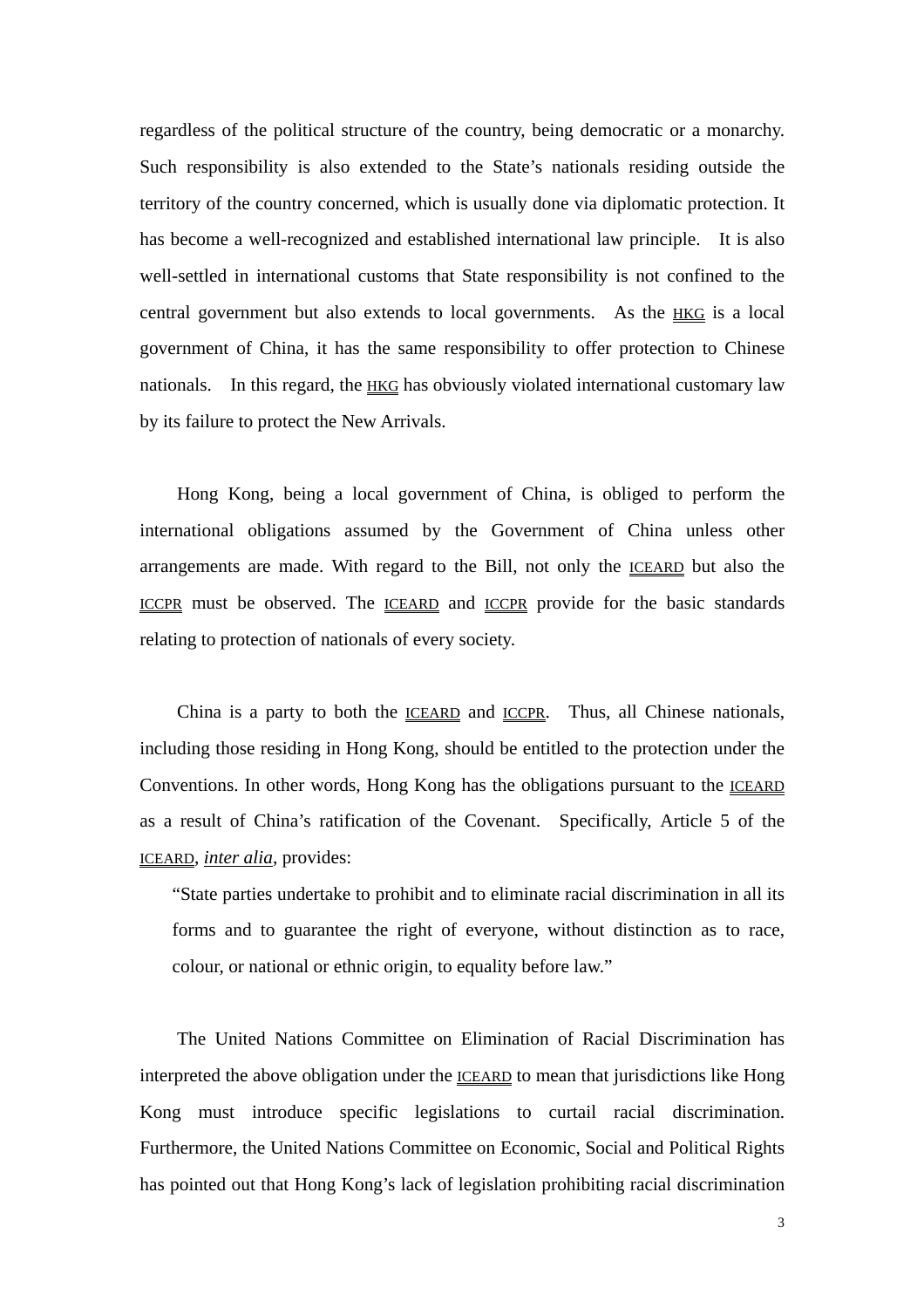in the private sector is a breach of Hong Kong's obligations under the ICEARD.

Article 26 of the ICCPR provides that:

"… all persons are equal before the law and are entitled without any discrimination to the equal protection of the law. In this respect, the law shall prohibit any discrimination and guarantee to all persons equal and effective protection against discrimination on any ground such as race, colour, sex, language, religion, political or other opinion, national or social origin, property, birth or other status."

 As discussed earlier, the HKG is fully aware of the existence of discrimination against the New Arrivals. Yet it has failed to offer any protection to the New Arrivals by law and has thus violated the ICCPR.

## THE BILL MATERIALLY VIOLATES THE SPIRIT OF THE RULE OF LAW

 The Bill has not only violated the Basic Law of Hong Kong, international customary law and international treaties, but also the generally accepted spirit of the rule of law.

 By excluding the New Arrivals from the application of the Bill, the HKG has in fact divided Hong Kong society. Before the introduction of the Bill, there were ethnic groups and New Arrivals in Hong Kong society, all of whom were discriminated against, and there was no law to offer any protection to any of them. Once the Bill is enacted into law, the same Hong Kong society will be divided into at least three groups: those who may discriminate against others; those who may be discriminated against but are protected by the law; and those who may be discriminated against but are not protected by the law. The last group is solely composed of the New Arrivals.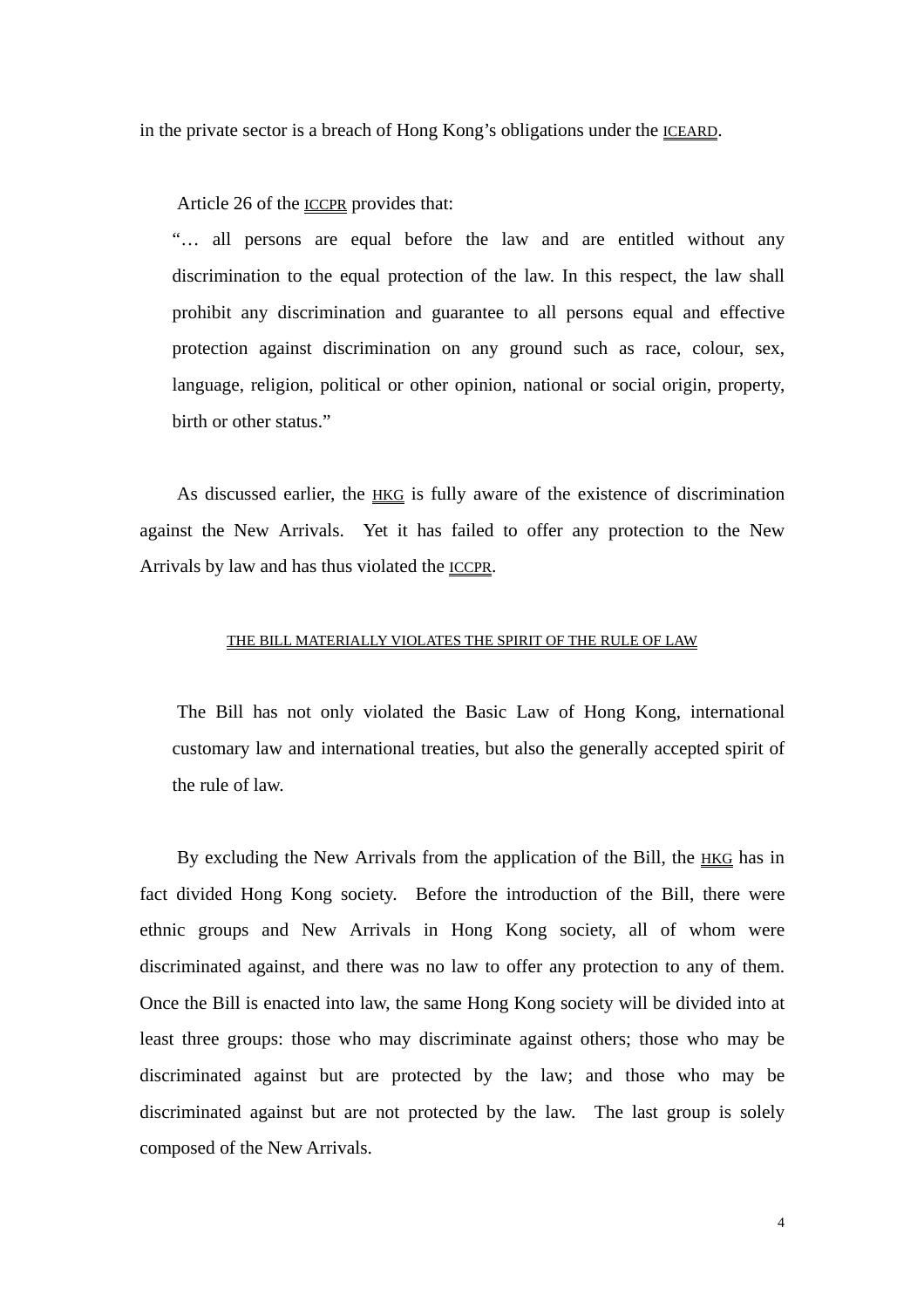The existence of discrimination demonstrates the inequality of people and unequal opportunities for different people in society. Such inequality may lead to discontent of people and, therefore, to disorder in society. The very reason for enacting anti-discrimination laws is to rebalance and reconcile the different opinions and the prejudices between groups of people with different ethnic backgrounds, nationalities and cultures. The aim of such law-making is, on the one hand, to achieve the social value of "everyone equal before the law" and, on the other hand, to stop the potential disorder and turbulence in society. However, the present draft is driving society exactly to the opposite direction of harmony.

## THE BILL VIOLATES THE POLICY OF THE HKG

 The Chief Executive of Hong Kong has, by following the policy of the Chinese central government, advocated building a harmonious society in Hong Kong. Social harmony is predicated on a fair, just and stable society.

 The building of a harmonious society can only be accomplished by the implementation of corresponding policies and the maintenance of a fair legal system. In this regard, the Bill obviously has a negative effect on the stated policies of the HKG. The HKG has also adopted a policy of attracting elite talents from the mainland of China to work and settle in the territory (but not providing them legal equality). Therefore, the Bill also contravenes the above policy.

## POLICY ALTERNATIVES

The Bill introduced by the **HKG** has materially violated the Hong Kong Basic Law, international law, the spirit of the rule of law and the  $HKG'$ s own policy. It has set an extremely bad example for Hong Kong and the whole world. It is therefore strongly suggested that the HKG should stop adopting the Bill as it is and should seriously consider the following alternatives: